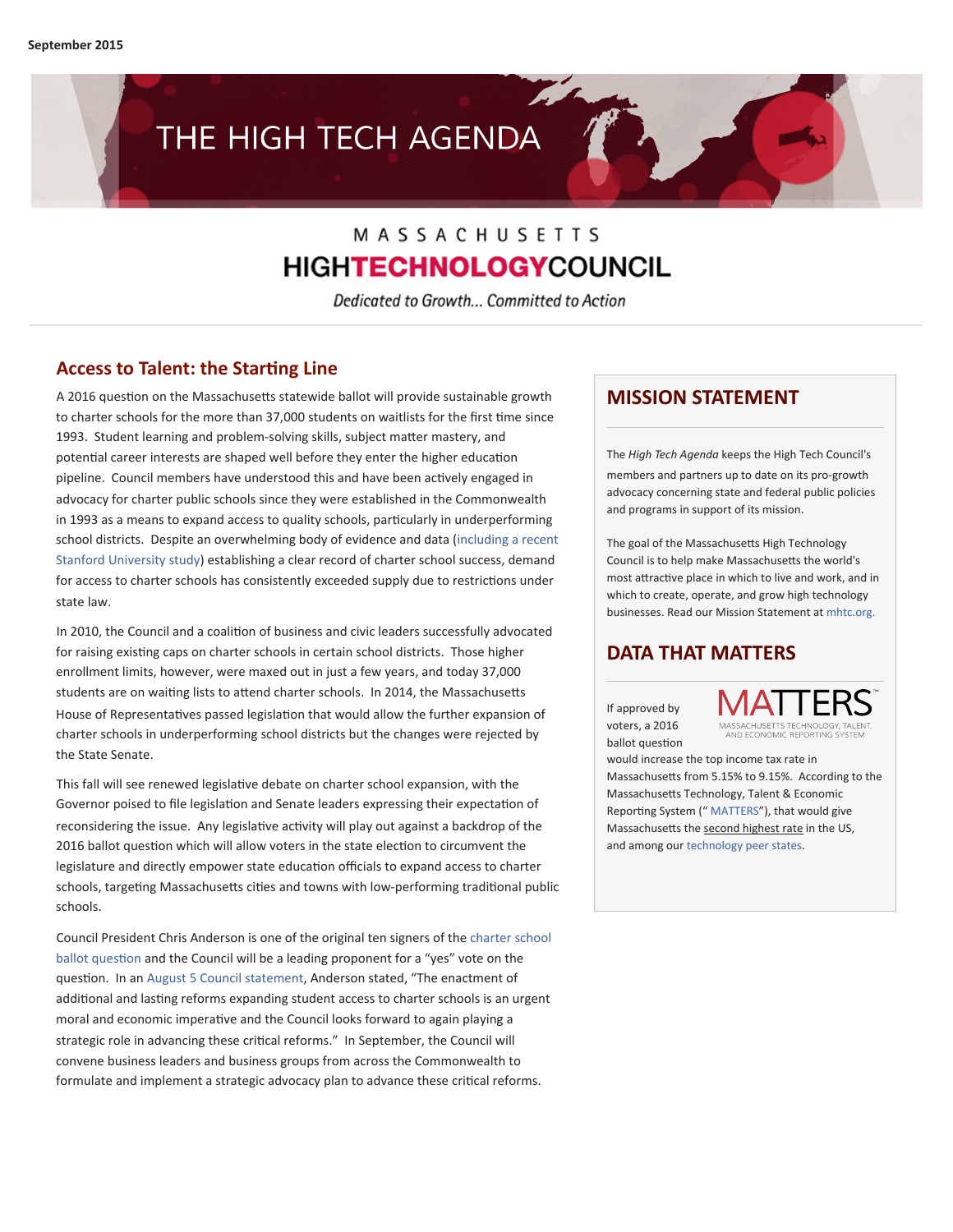# **Council Director Al Bunshaft Appointed to Massachusetts STEM
Advisory
Council**

The Council congratulates Al Bunshaft, CEO of DS Government Solutions, Dassault Systemes Americas Corp., on his appointment to the Governor's STEM Advisory Council. Al leads Dassault's North American operations and is Co-chair of the Council's Talent Development Policy Team. He is a national voice for STEM education through his leadership role at the STEMconnector consortium. Al will join several fellow Mass. High Tech
Council
members
on
the
Governor's
STEM
team,
including
Laurie
Leshin,
President of Worcester Polytechnic Institute and Jeff Leiden, CEO of Vertex Pharmaceuticals.

## **STEM
Career
Accelerator
Day
in
October**

The
Council
is
partnering
with
Dassault
Systemes and
the
STEM
Council
to
raise
awareness
about STEMconnector's["STEM
Career
Accelerator
Day"](http://www.stemconnector.org/sitf/stem-career-accelerator-day)

initiative. Career Accelerator Day (CAD) is a national initiative to expose 10,000 young people



to STEM careers by connecting schools, students and STEM employers. This year CAD
will
take
place
on **October
22**.

# **Council's Anderson to Moderate Education Reform Panel at Harvard
Business
School**

Council President Chris Anderson, a former chair of the Massachusetts Board of Education, will moderate a **September 28** roundtable on education reform hosted by the Harvard Business School Association of Boston. The forum, entitled Education Reform: the Key to Sustainable Mass. High Tech Success, will feature James E. Ryan, Dean of the Harvard Graduate School of Education and Robert Schwartz, Professor Emeritus at Harvard Graduate School of Education, as well as **Susan Fallon**, Vice President
of
Global
Strategy
and
Business
Development
for
Monster
Government Solutions and Co-chair of the Council's Talent Development Policy Team, and Gary Beach, Editor Emeritus of CIO Magazine and a leading Council collaborator on talent and education issues.

Please click here for additional detail and to register.

#### **2016 Ballot Questions Raise Competitiveness Issues**

On September 2, Massachusetts Attorney General Maura Healey certified that 22 initiative petitions are eligible to appear on the 2016 statewide ballot for consideration by the voters. In addition to the Council-backed charter school question, proponents initially filed more than 40 other proposals.

The Council is particularly interested in a handful of questions, including proposals that would
require
and
impose
a
graduated
income
tax
on
certain
taxpayers;
impose penalties on employers for failing to provide at least 3 weeks' notice of work schedule changes;
and
regulate
insurance
contracts
to
cap
the
extent
to
which
any
hospital
can charge
rates
higher
than
the
state
average.

Look for a more in depth review of the key ballot questions as part of the Council's Public Policy Update email next week. If you do not already receive the Public Policy Update,
contact [Mark
Gallagher
t](mailto:mark@mhtc.org)o
subscribe.

# **UPCOMING
EVENTS**

#### **New
England
Tech
Vets
and**

**Home
Base
Program
Veteran Hiring
and
Training
Series Topic:
Military
Families September
15
– 2:00
PM
to
4:00
PM**  Location: Gillette Stadium - Foxborough, MA

Sponsored
by
New
England
Tech
Vets
and
the
Home Base
program,
this
no‐cost
training
series
for
Council members
and
their
human
resources
staff
consists
of three
sessions.

Each
session
will
feature
a presentation and training segment by the Home Base Program on a related topic, followed by a presentation of data and discussion including New England
Tech
Vets
program
metrics;
user
experience; workplace best-practices; and development of our internship program with higher education partners. Participants are welcome to attend one or more sessions guided by their interests. Specific meeting location instructions will be provided upon your registration. Please note, seating may be limited in some venues. Click [here](https://mhtc-events-netv-homebase-training2-09152015.eventbrite.com) to register for the September 15
session.

#### **Education Reform Panel at Harvard Business School September
28
– 5:30
PM
to
7:30
PM**

Location: Harvard Business School - Boston, MA

Council
President
Chris
Anderson,
a
former
chair
of the Massachusetts Board of Education, will moderate a September 28 roundtable on education reform hosted by the Harvard Business School Association of Boston. The forum, entitled Education Reform: the Key
to
Sustainable
Mass.
High
Tech
Success,
will feature
James
E.
Ryan,
Dean
of
the
Harvard
Graduate School of Education and Robert Schwartz, Professor Emeritus at Harvard Graduate School of Education, as well as Susan Fallon, Vice President of Global Strategy and
Business
Development
for
Monster
Government Solutions and co-chair of the Council's Talent Development
and
Policy
Team,
and
Gary
Beach,
Editor Emeritus
of
CIO
Magazine
and
a
leading
Council collaborator on talent and education issues. Click here for
more
detail
and
to
register.

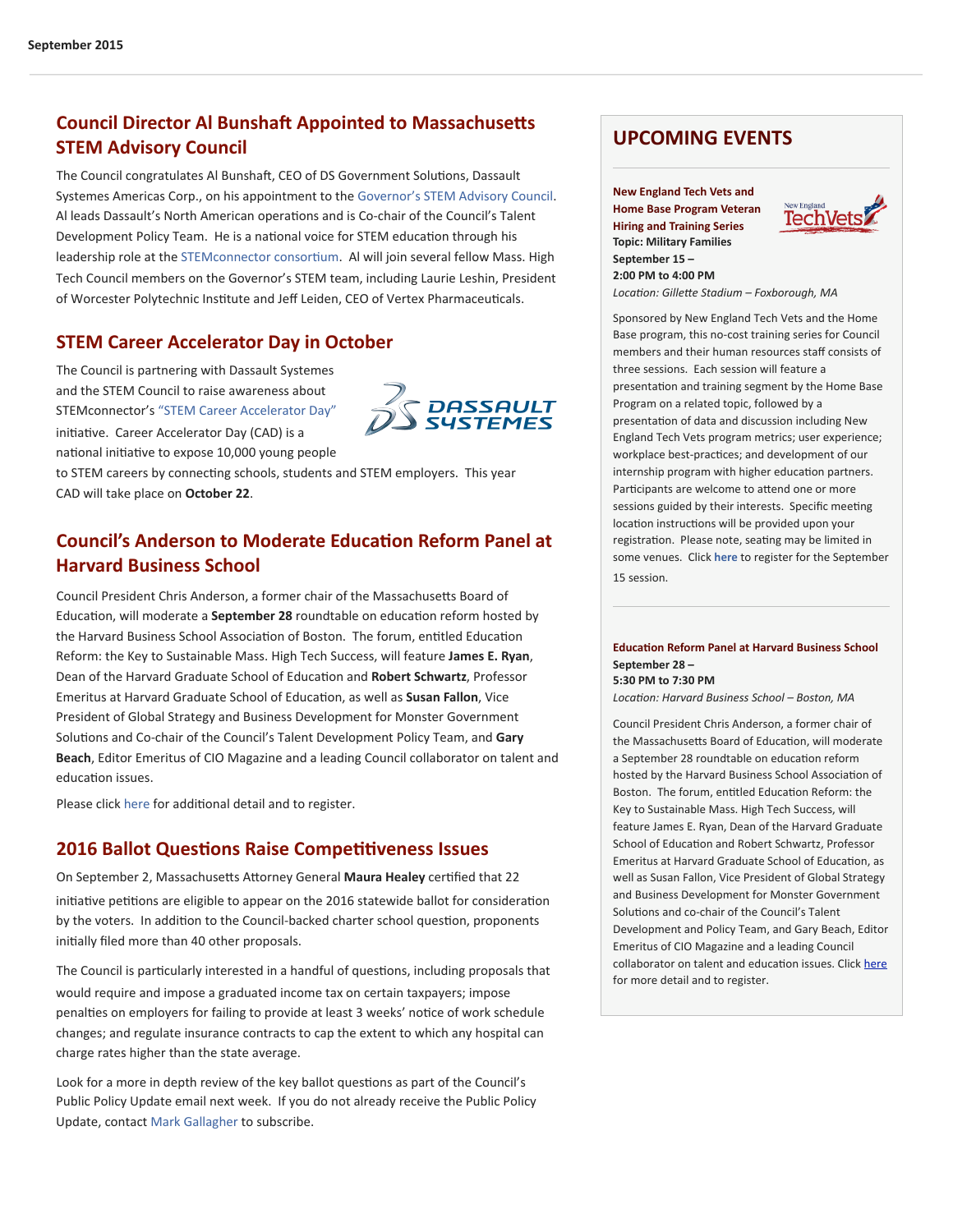# **Council Driving Competitiveness through Regulatory Reform
Efforts**

This summer the Council continued its focus on reducing the cost of doing business and improving the Commonwealth's ability to attract and retain economic activity and employment.

The
Council
hosted
a
series
of
regulatory
reform
roundtables
with members of Governor Baker's cabinet including Administration and Finance Secretary Kristin Lepore, Energy and Environmental Affairs Secretary Matt Beaton and Department
of
Revenue
Commissioner **Mark
Nunnelly**.

In October, we will reconvene with Secretary Lepore and Secretary Jay Ash to discuss and advance key Council reform priorities. The Council will also maintain its efforts to make tax administration in Massachusetts more fair and predictable through ongoing engagement with DOR. The Council's Executive Vice President of Public Policy and Communications Mark Gallagher was recently selected to serve as a member of the

[Department
of
Revenue's
Advisory
Council.](http://www.mass.gov/dor/dor-advisory-council/) The
DOR
Advisory
Council
is
the centerpiece
of
the [DOR
360](http://www.mass.gov/dor/dor360/) campaign
to
expand
outreach
to
DOR
stakeholders
and embolden citizens and business participation in shaping tax administration. The DOR Advisory
Council
meets
with
the
Commissioner
and
DOR's
senior
management
regularly to bring a variety of issues to the table from key taxpayer constituencies.

# **UMASS
Awarded
Key
Federal
Matching
Grants**

In August, the US Department of Defense named Council member UMass Amherst as the lead higher education institution in New England for its Flexible Hybrid Electronics Manufacturing Innovation Institute, one of seven national institutes supported by the federal government's National Network for Manufacturing Innovation initiative. The overall Institute is supported by a \$75 million federal grant over a 5-year period which is being
matched
by
\$96
million
in
cost
sharing
by
state
governments,
industry
partners and others. As the lead institution in New England, UMass Amherst will be joined by other
academic
partners,
including
fellow
Council
member
Northeastern
University
as well
as
partners
from
private
industry.

Also in August, the National Institutes of Health awarded a highly competitive renewal to the UMass Medical School for its Clinical and Translational Science Award. The \$17.3 million award will provide support for the UMass 5-campus Center for Clinical and Translational Science for an additional 4 years. This center focuses on moving laboratory discoveries into treatments for patients, engaging communities in clinical research, and training a new generation of researchers.

Key investments by the Baker Administration empowered UMASS and other local research institutions to pursue these significant federal grants. The Council views these expenditures as "can't lose" investments for the Commonwealth, as no state money is spent unless the matching federal grant is awarded and the Council will continue to advocate for a robust level of funding to support similar endeavors in the future.

#### **Mass.
Health
Care
Costs
on
the
Rise**

The Massachusetts Center for Health Information and Analysis (CHIA) recently reported Total Health Care Expenditures (THCE) in 2014 Massachusetts were \$54 billion, or \$8,010 per capita, an increase of 4.8% from 2013, exceeding by 1.2% the cost growth

# **UPCOMING
EVENTS**

**New
England
Tech
Vets
– Online
WebEx
Training Session September
30
– 2:00
PM
to
3:30
PM** Location: Online session

The
Council
and
its
program
partner,
Monster Worldwide, Inc. will be hosting periodic WebEx training
sessions
like
this
for
interested
members
and their recruiting staff to provide an overview of the features and functionality of

[NewEnglandTechvets.org.](http://www.newenglandtechvets.org/)To
register
and
receive WebEx instructions for the July 15 WebEx, please click [here.](http://mhtc-events-netv-webex-09302015.eventbrite.com)

Please
contact[Ron
Trznadel](mailto:ron@mhtc.org?subject=) to
learn
about
the
New England
Tech
Vets
Program
and
how
to
become
a New
England
Tech
Vets
'Charter
Employer'.

#### **MHTC Board of Directors Meeting October
6
–**

**6:00
PM
to
10:30
PM** Location: Symphony Hall - Boston, MA

**New
England
Tech
Vets
and Home
Base
Program
Veteran Hiring
and
Training
Series Topic:
Military
Culture November
17‐ 2:00
PM
to
4:00
PM**



Location: MHTC offices - Waltham, MA

Sponsored
by
New
England
Tech
Vets
and
the
Home Base program, this no-cost training series for Council members
and
their
human
resources
staff
consists
of three
sessions.
Each
session
will
feature
a presentation and training segment by the Home Base Program on a related topic, followed by a presentation of data and discussion including New England
Tech
Vets
program
metrics;
user
experience; workplace best-practices; and development of our internship program with higher education partners. Participants are welcome to attend one or more sessions guided by their interests. Specific meeting location instructions will be provided upon your registration. Please note, seating may be limited in some
venues.
Click[here](https://mhtc-events-netv-homebase-training3-11172015.eventbrite.com) to
register
for
the
November 17
session.

**MHTC Board of Directors Meeting December
10
– 8:00
AM
to
10:00
AM** Location: MHTC offices - Waltham, MA

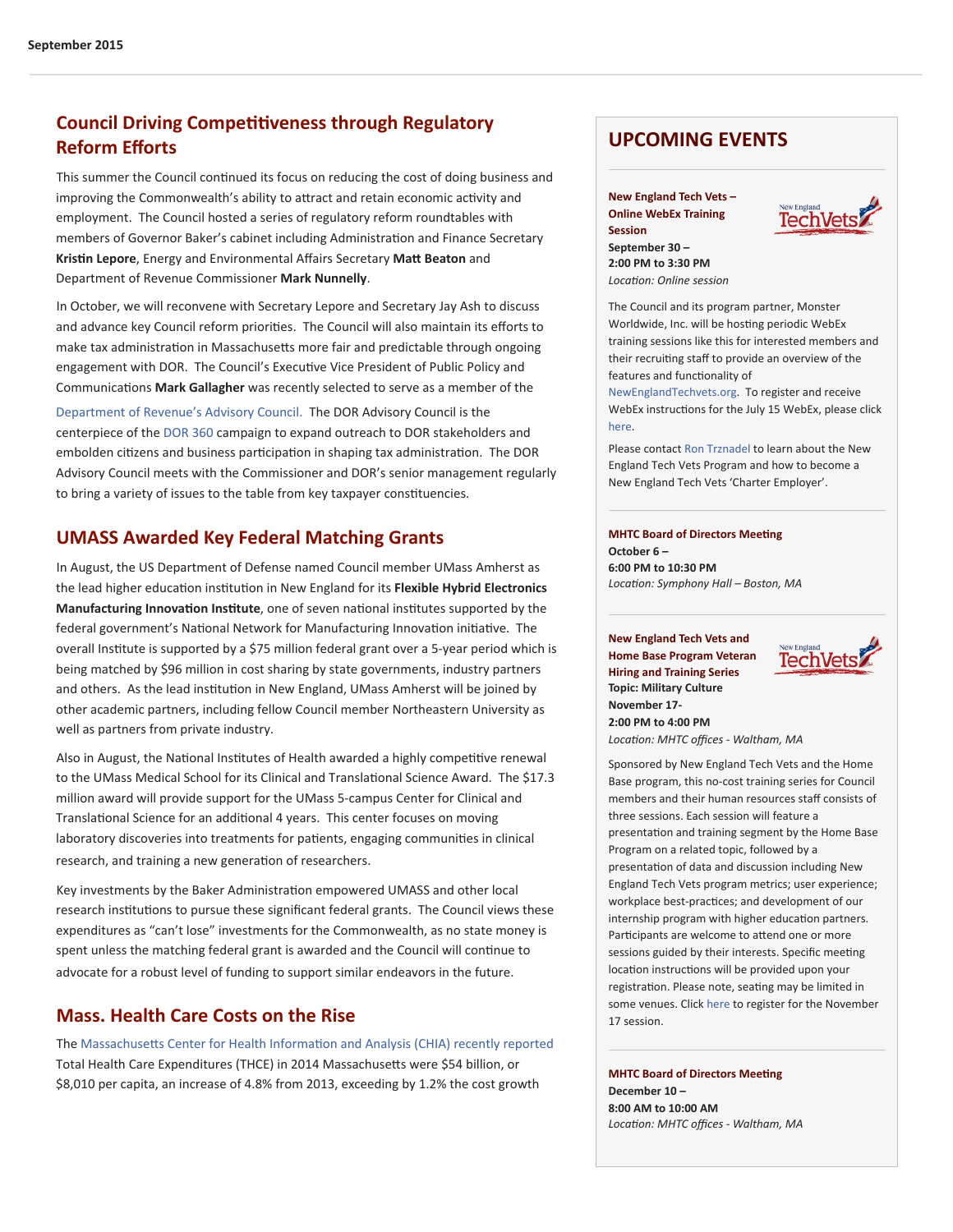benchmarks
established
by
a
2013
state
law.

THCE
includes
health
care
expenditures
for Massachusetts residents from public and private sources. The establishment of the THCE measure is a key provision of the 2012 Massachusetts Health Care Cost Containment Law of 2012. For 2013-2014, the Health Policy Commission set the health care cost growth benchmark
at
+3.6%.

Important additional findings include:

•Both
the
commercial
market
and
Medicare
reported
total
spending
growth
of less
than
3%
in
2014.

•Spending
for
MassHealth,
the
major
state
Medicaid
health
coverage
program, increased by \$2.4 billion (+19%), which was driven by enrollment growth.

# **Council
Board
to
Host
Special
Event
with
Boston
Symphony Orchestra
and
Speaker
DeLeo**

On
October
6,
the
Council
Board
of
Directors will host an evening reception for Council directors and invited senior executives at Symphony
Hall
in
Boston.

The
evening
will feature
cocktails
and
heavy
hors
d'oeuvres, remarks
from
House
Speaker
Robert
DeLeo and
Council
President
Chris
Anderson,
and
a performance
of
Prokofiev
and
Rachmaninoff by
the
B[oston
Symphony
Orchestra,](http://www.bso.org/Home) led
by Maestro
Andris
Nelsons.



Parthenon-EY, led by Council Chairman Bill Achtmeyer, has generously sponsored tickets for the performance. As a result, we are able to offer the event for a reduced event fee of \$100 per person which includes the evening reception and concert performance.

Please note the reception and concert is by invitation only. Please contact Julie Champion at 781-890-6482 or via email at julie@mhtc.org if you have questions.

# **New England Tech Vets Event at Gillette Stadium**

The Massachusetts High Technology Council and the
New
England
Tech
Vets
Advisory
Council
will host a forum at Gillette Stadium on September 15 from 2:00 PM to 4:00 PM to discuss the exciting progress
of
the[New
England
Tech
Vets](http://www.newenglandtechvets.org/) program



including the launch of a New England Tech Vets Internship Program scheduled for fall 2016.

As part of the Council's ongoing effort to increase military awareness, our meeting will also
include
a
training
session
by
our
clinical
advisor,
The
Home
Base
Program,
on "Military Families". Home Base's trained clinicians provide similar education programs for employers and employee assistance programs to build awareness of symptoms of post traumatic stress disorder (PTSD) and traumatic brain injury (TBI) and help their veteran employees and military families seek effective treatment.

# **BOARD
OF
DIRECTORS**

- Analog Devices, Inc.
- Analogic Corporation
- Bain Capital, LLC
- **Bentley University**
- Boston Scientific Corporation
- Canaccord Genuity, Inc.
- Carruth Capital, LLC
- Choate Hall & Stewart, LLP
- Continuum Managed Services, LLC
- Dassault Systèmes Americas Corp.
- Deloitte & Touche, LLP
- Dunn Rush & Co., LLC
- **EMD Millipore Corporation**
- EnerNOC Inc.
- Goodwin Procter, LLP
- Jenzabar, Inc.
- [KPMG,
LLP](http://www.kpmg.com/US/en/Pages/default.aspx)
- [Kronos
Incorporated](http://www.kronos.com/)
- Mercury Systems, Inc.
- MKS Instruments, Inc.
- ML Strategies, LLC
- Monster Worldwide, Inc.
- Northeastern University
- Parthenon-EY • [PTC](http://www.ptc.com/)
- 
- Radius Health, Inc.
- Stratus Technologies, Inc.
- Textron Systems
- The Charles Stark Draper Laboratory, Inc.
- The Kraft Group
- The L.S. Starrett Company
- The MITRE Corporation
- Trinity Partners, LLC